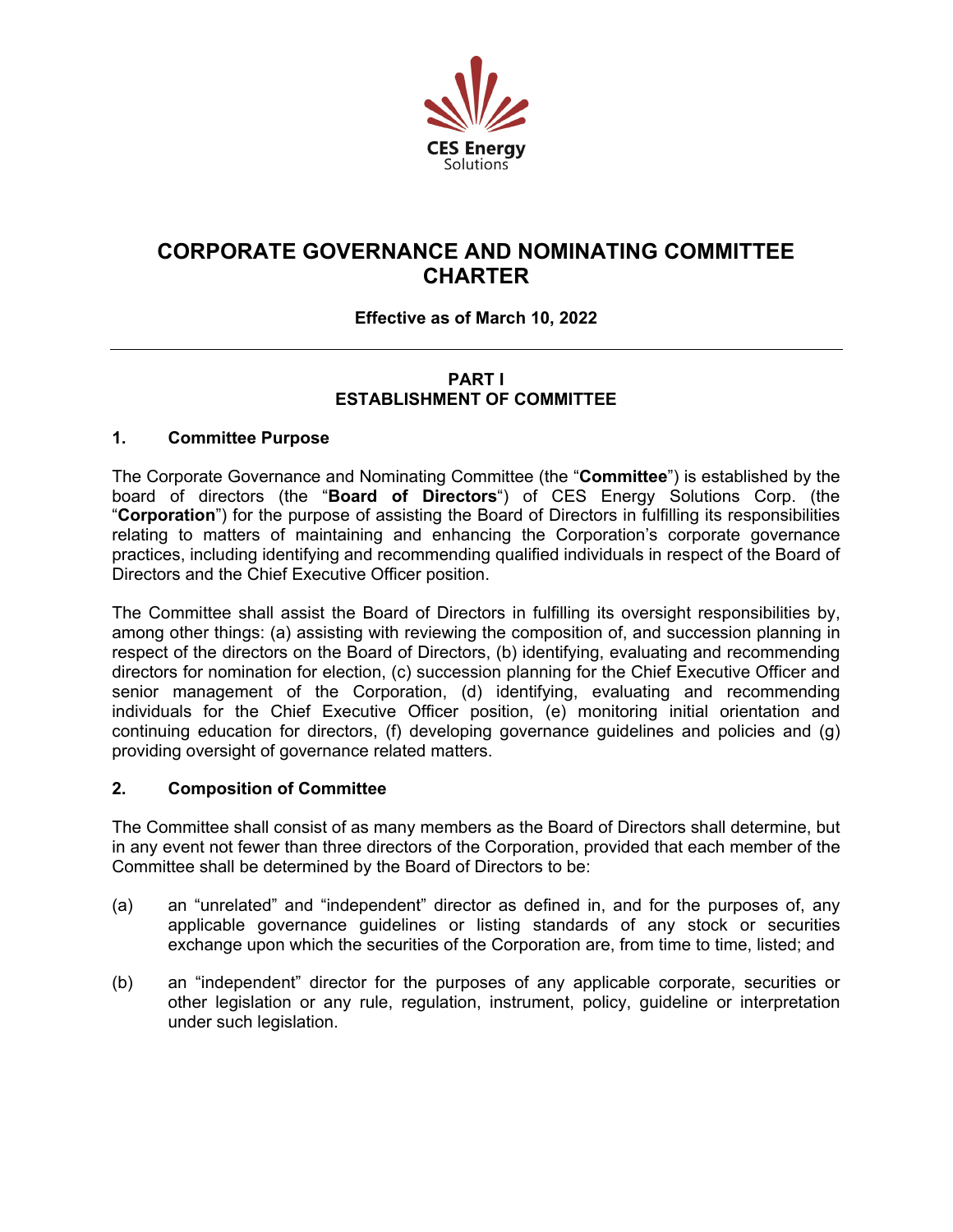## **3. Appointment of Committee Members**

The members of the Committee shall be appointed by the Board of Directors. The members of the Committee shall be appointed at the time of each annual meeting of shareholders and shall hold office until the next annual meeting, until they are removed by the Board of Directors or until their successors are earlier appointed, or until they cease to be directors of the Corporation.

#### **PART II COMMITTEE PROCEDURE**

## **4. Vacancies**

Where a vacancy occurs at any time in the membership of the Committee, it may be filled by the Board of Directors and shall be filled by the Board of Directors, by resolution, if the membership of the Committee is fewer than three directors. The Board of Directors may remove and replace any member of the Committee.

## **5. Committee Chair**

The Board of Directors, upon recommendation of the Committee, shall appoint a chair (the "**Chair**") for the Committee. The Chair may be removed and replaced by the Board of Directors.

## **6. Absence of Chair**

If the Chair is not present at any meeting of the Committee, one of the other members of the Committee present at the meeting shall be chosen by the Committee to preside at the meeting.

#### **7. Secretary of Committee**

The Committee shall appoint a Secretary who need not be a director of the Corporation.

#### **8. Regular Meetings**

The Chair, in consultation with the Committee members, shall determine the schedule and frequency of the Committee meetings, provided that the Committee shall meet at least twice a year. The Committee at any time may, and at each regularly scheduled Committee meeting shall, meet without management present and shall meet periodically with management.

#### **9. Special Meetings**

The Chair, any two members of the Committee, the President and Chief Executive Officer of the Corporation may call a special meeting of the Committee.

#### **10. Quorum**

A majority of the members of the Committee, present in person or by telephone or other telecommunication device that permits all persons participating in the meeting to speak to each other, shall constitute a quorum.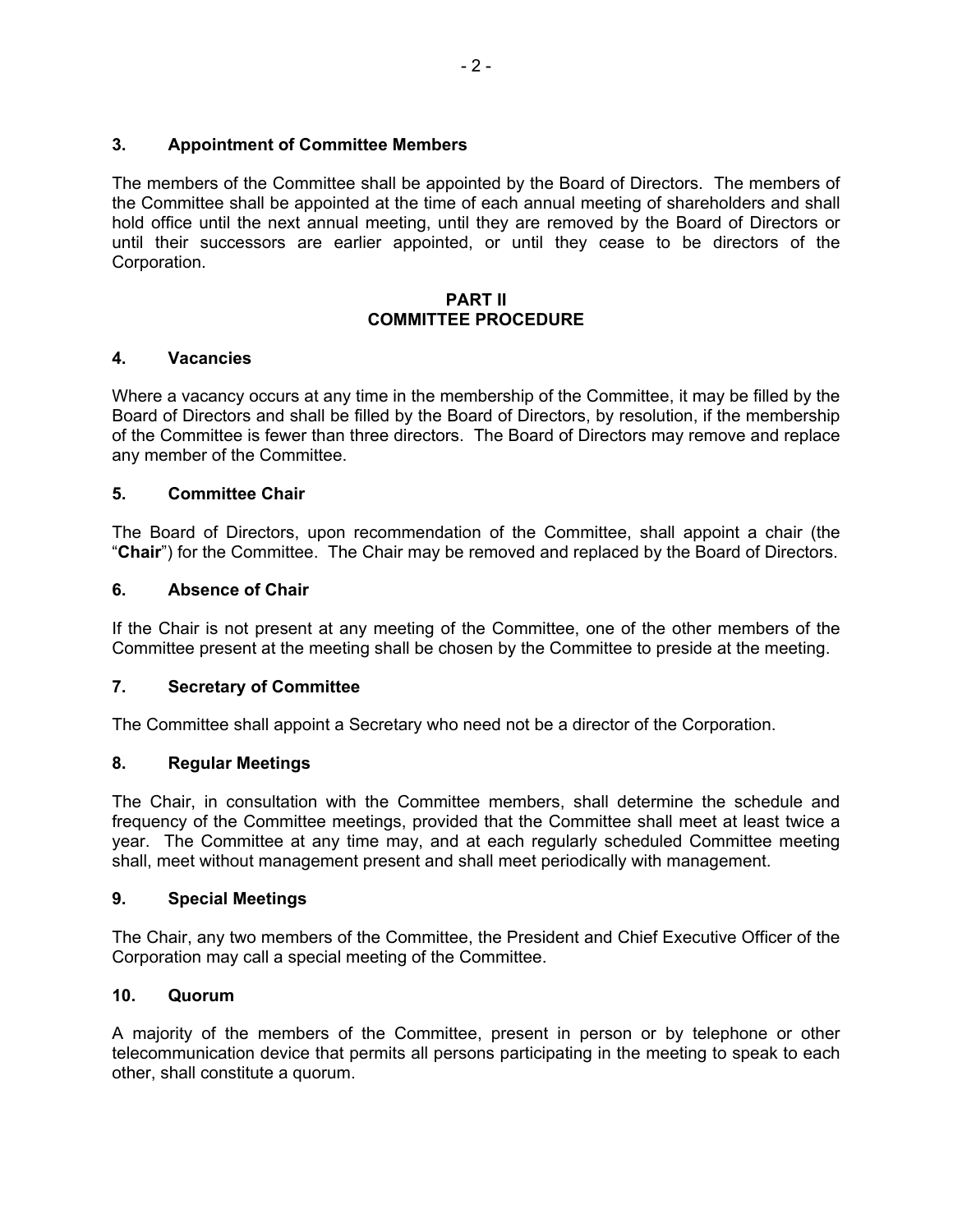## **11. Notice of Meetings**

Notice of the time and place of every meeting shall be given in writing or by e-mail or facsimile communication to each member of the Committee at least 48 hours prior to the time fixed for such meeting; provided, however, that a member may, in any manner, waive notice of a meeting and attendance of a member at a meeting is a waiver of notice of the meeting, except where a member attends a meeting for the express purpose of objecting to the transaction of any business on the grounds that the meeting is not lawfully called.

## **12. Agenda**

The Chair shall develop and set the Committee's agenda, in consultation with other members of the Committee and management of the Corporation. The agenda and information concerning the business to be conducted at each Committee meeting shall, to the extent practicable, be communicated to the members of the Committee sufficiently in advance of each meeting to permit meaningful review.

## **13. Delegation**

The Committee shall have the power to delegate its authority and duties to subcommittees or individual members of the Committee as it deems appropriate.

## **14. Access**

In discharging its oversight role, the Committee shall have full access to all books, records, facilities and personnel of the Corporation.

## **15. Attendance of Others at a Meeting**

At the invitation of the Chair, one or more officers, directors or employees of the Corporation may, and if required by the Committee shall, attend a meeting of the Committee.

## **16. Procedure, Records and Reporting**

The Committee shall fix its own procedure at meetings, keep records of its proceedings and report to the Board of Directors when the Committee may deem appropriate (but not later than the next meeting of the Board of Directors).

## **17. Outside Consultants or Advisors**

The Committee, when it considers it necessary or advisable, may retain, at the Corporation's expense, outside consultants or advisors (including independent counsel) to assist or advise the Committee independently on any matter within its mandate. The Committee shall have the sole authority to retain or terminate such consultants or advisors, including the sole authority to approve the fees and other retention terms for such persons.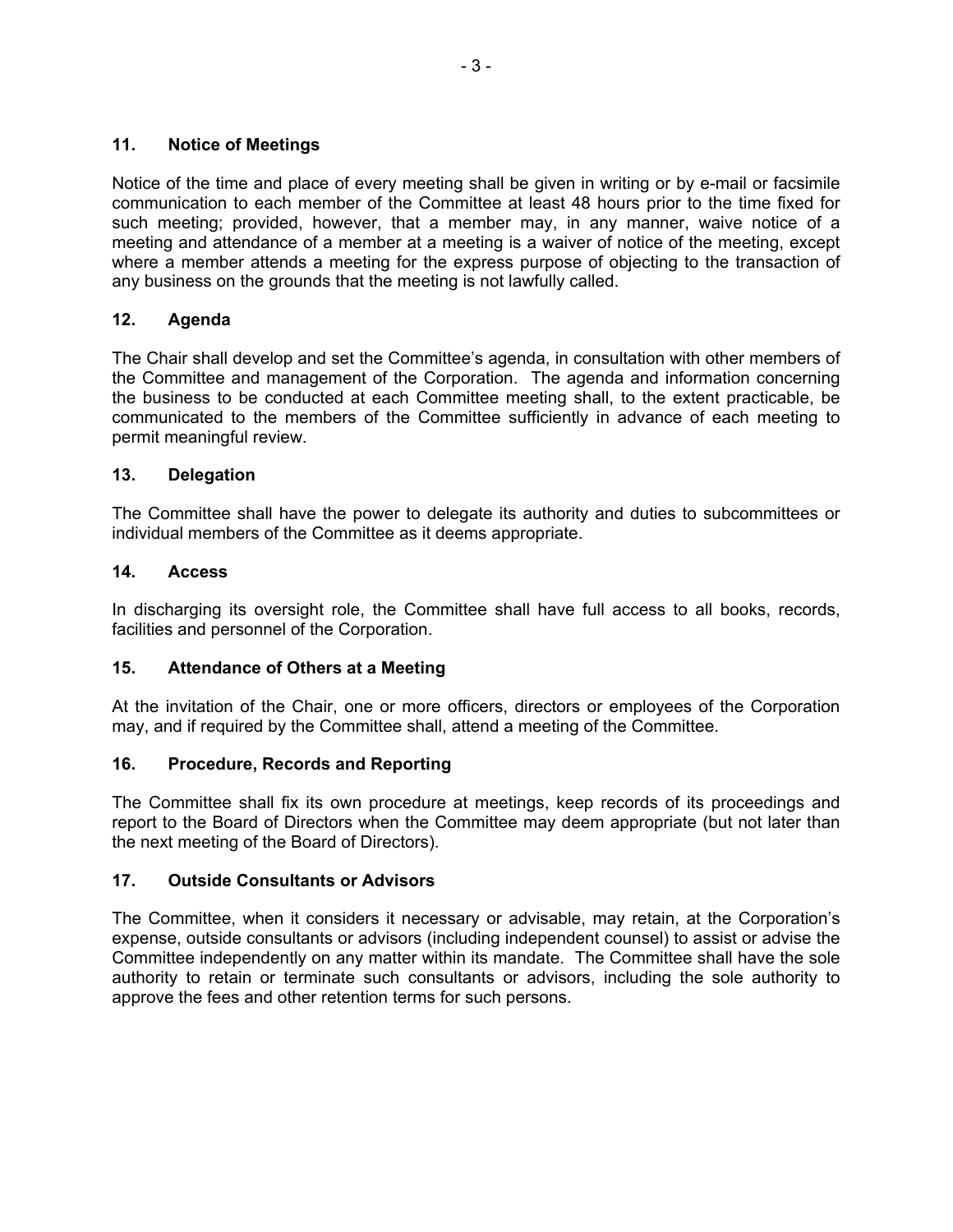#### **PART III COMMITTEE TERMS OF REFERENCE**

#### **18. Establishment and Review of Board of Directors Member Characteristics**

The Committee shall:

- (a) establish and review with the Board of Directors the appropriate skills and characteristics required of Board of Directors' members, taking into consideration the Board of Directors' short-term needs and long-term succession plans; and
- (b) develop, and annually update, a long-term plan for the Board of Director's composition that takes into consideration the characteristics of independence, age, diversity, skills, experience and availability of service to the Corporation of its members, as well as the opportunities, risks, and strategic direction of the Corporation.

#### **19. Evaluation, Identification and Recommendation of Nominees to the Board of Directors**

In consultation with the Chairman of the Board of Directors and the Chief Executive Officer, the Committee shall:

- (a) identify and recommend to the Board of Directors nominees for election or re-election to the Board of Directors or for appointment to fill any vacancy that is anticipated or has arisen on the Board of Directors in accordance with governance guidelines as or policies adopted by or applicable to the Corporation from time to time and this Charter;
- (b) evaluate candidates for the Board of Directors recommended by shareholders; and
- (c) report to the Board of Directors regularly on the status of these efforts.

## **20. Succession Planning for CEO**

In consultation with the Chairman of the Board of Directors, the Committee shall:

- (a) develop, and annually update, a succession plan and emergency succession plan for the Chief Executive Officer position and review the appropriate skills, characteristics and experience required for such position; and
- (b) identify, evaluate and recommend to the Board of Directors candidates to fill the Chief Executive Officer position in the event a vacancy in that role is anticipated or has arisen.

#### **21. Succession Planning for Senior Management**

In consultation with the Chief Executive Officer, the Committee shall:

(a) review the composition and structure of the Corporation's senior management team given the age, diversity, skills and experience of the team members as well as the opportunities, risks, and strategic direction of the Corporation; and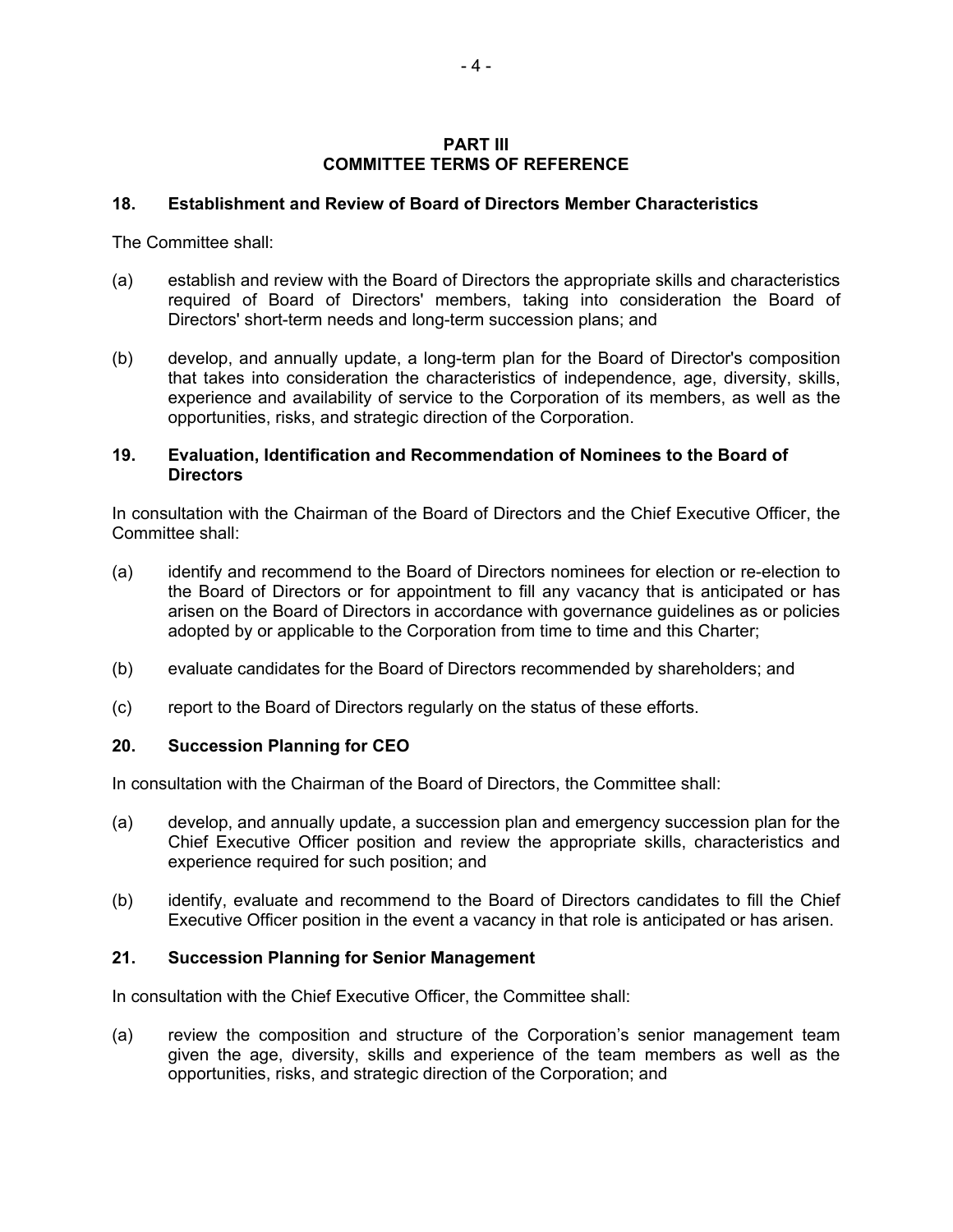(b) the succession plan for the senior management of the Corporation.

# **22. Monitoring and Review of Board of Directors Member Education and Development**

The Committee shall review, monitor and make recommendations regarding the initial orientation and education of new Board of Directors members, and the ongoing education of directors.

## **23. Recommendation of Directors to Serve as Committee Members and Chairs**

The Committee shall recommend to the Board of Directors individual directors to serve as members and Chairs of each committee of the Board of Directors.

## **24. Development of Governance Guidelines**

The Committee shall develop and recommend to the Board of Directors for approval a set of governance guidelines for the Corporation. The Committee shall periodically review the Corporation's governance guidelines to determine whether the Guidelines remain appropriate for the Corporation and shall develop and recommend to the Board of Directors for approval any changes in the governance guidelines that the Committee determines to be necessary or advisable. The Committee shall be responsible for the Corporation's response regarding compliance with the governance guidelines, recommendations or requirements of any applicable regulator or securities exchange.

## **25. Board of Directors Guidelines, Policies, Procedures and Charter**

In order to implement the governance guidelines of the Corporation, as may be implemented, adopted or amended from time to time, the Committee shall:

- (a) review periodically, for Board of Directors' approval, policies and procedures by which the Board of Directors will operate and the Terms of Reference and/or Charter for the Board of Directors, the Chairman of the Board of Directors and committees of the Board of Directors;
- (b) review the Corporation's structures and procedures to ensure the Board of Directors is able to, and in fact does, function independently of management;
- (c) advise the Board of Directors regularly with respect to significant developments in the law and practice of corporate governance, as well as the compliance by the Corporation with its governance guidelines, as may be implemented, adopted or amended from time to time, and applicable laws and regulations;
- (d) make recommendations to the Board of Directors on all matters of corporate governance, including any reports that may be required or considered advisable, and on any corrective action to be taken, as the Committee may deem appropriate; and
- (e) at the request of the Chairman of the Board of Directors or the Board of Directors, undertake such other corporate governance initiatives as may be necessary or desirable to contribute to the success of the Corporation.